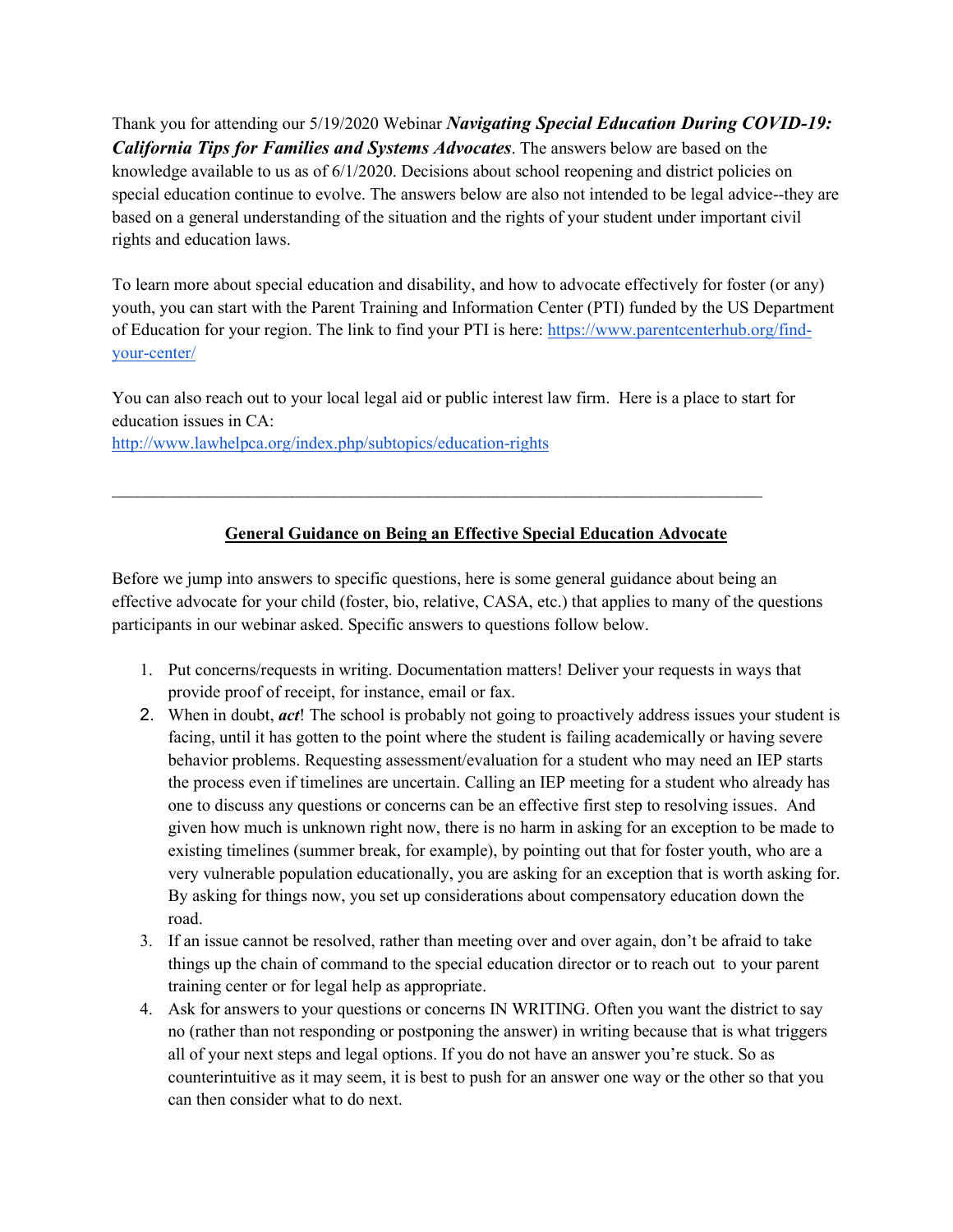- a. For example, when the district refuses to assess a foster youth, they must give the legal reason why they are refusing. You may receive that notice and see that it says that because the child is new to the district and needs time to settle in they are refusing or because the child is passing all of their classes they are refusing. This allows you to write back and provide supplementary information – for example, you know from the child's health and education passport that this child has struggled in every education setting they've been in and so waiting would be detrimental to the child OR The child is passing their classes because the content is being modified so much that it is no longer grade level and so their grades are not the best indicator of their progress - other data such as test scores and teacher input shows that the students' needs are not being met
- 5. Always remind the team that academics and education are not necessarily the same thing. The federal law that provides special education for eligible students is called the individuals with Disabilities Education Act- not the "Academics Act". Students with disabilities may struggle with social skills, mental health/trauma, anger management, communication, organizational skills, fine motor skills or functional/self-care skills, for example, And the child's day to day caregiver, especially in this current situation, who sees the impact of those kinds of challenges on the student progress and performance at school, needs an opportunity to share this information with the team and have it considered.
- 6. Emphasize the vulnerability and poor education outcomes generally for foster youth as a reason for looking extra hard at the situation and individualize this child's unique strengths and challenges. Having the student present, even briefly, in online meetings can really help the team keep the student's unique needs at the center of the discussion. Some families interview their child ahead of a meeting and ask them to say one of their favorite things about school and one of the things it's hardest for them about school. Others bring a picture of the child. Anything you can do to personalize the child helps center that child's unique situation.
- 7. Remember that you are not being disrespectful or rude when you advocate for a child. Be "hard on the issues and soft on the people", meaning, treat everyone with respect but insist that the child needs be met because their future is at stake.
- 8. Remember to request an interpreter if you have language barriers even if you can speak some English these meetings are full of special terminology and can also be emotional or stressful which makes it hard to follow along, especially if English is not your first language. Also remember that you have a right to ask for the IEP to be translated into English under Title VI of the Civil Rights Act so that you can understand what you're signing or what support the child should be getting. Here is a great resource about that: [https://parentsreachingout.org/iep](https://parentsreachingout.org/iep-translation/)[translation/](https://parentsreachingout.org/iep-translation/)
- 9. Do not assume that removing the student to a "special" or "therapeutic" school is the best thing to do in every situation. Special isn't necessarily more or better. Just as we understand that removing students from family/congregate care settings is not in their best interest in almost all cases, removing students from their least restrictive school settings can also be a problem. It is concerning that during this crisis, some districts seem to be more willing to remove students to non-public schools which relieves them of the obligation of serving them in their least restrictive setting. One silver lining of this crisis is that you may have more leverage to suggest that a child should not be removed since everyone is learning from home-And you can supply front line information about what you see working and not working for the child educationally. More than a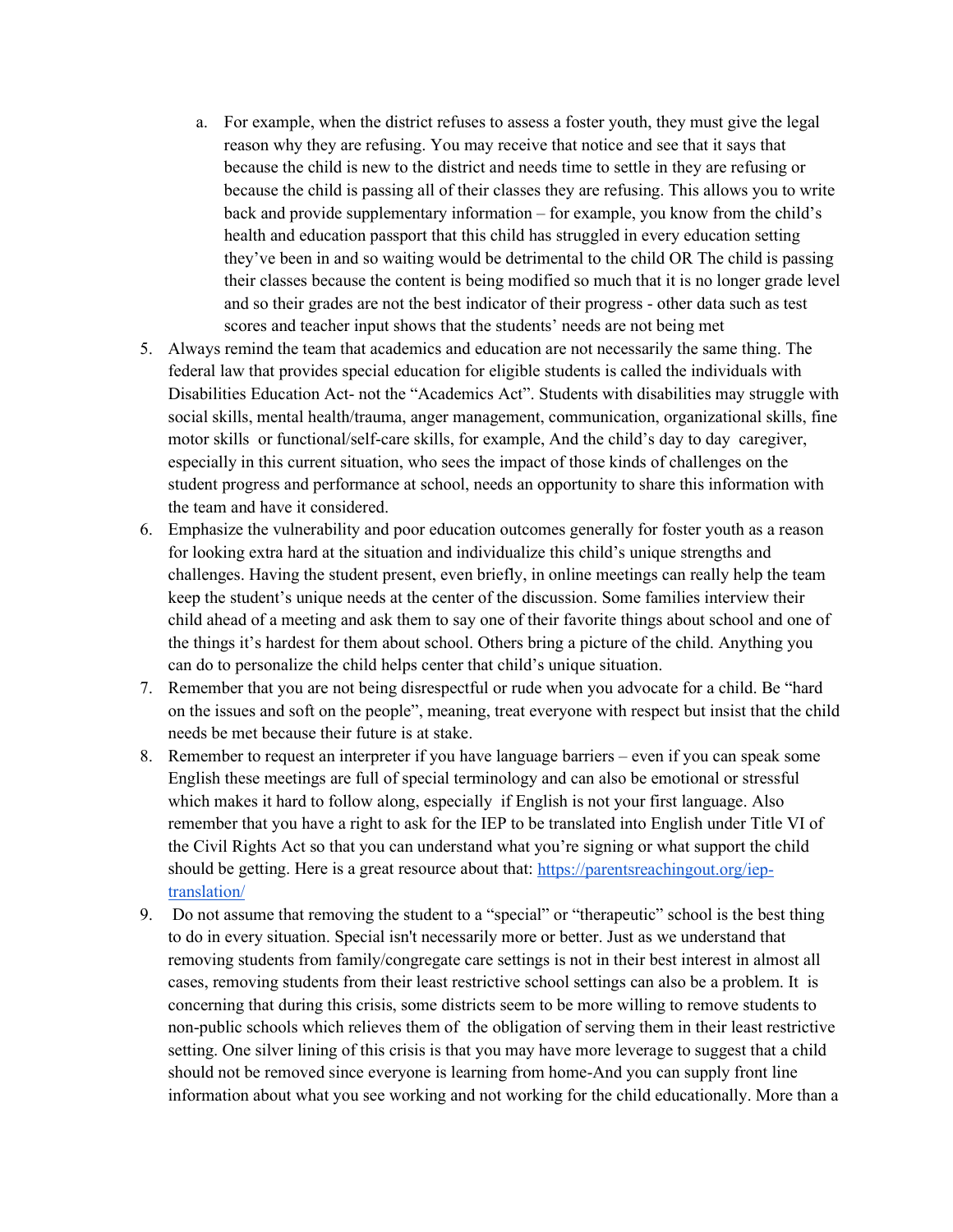decade of research and evidence shows clearly that all students learn more and do better long term when they are educated with non-disabled peers. Before removing a child from the most inclusive setting possible, be sure that you ask important questions about whether services and supports the child needs to be successful have already been tried before agreeing to remove the child, especially when behavior is an issue. There is so much information about how to address behavior challenges at school and removing a child should be the last option, not the first one that the team considers.

10. And finally, given that so many of the questions were around assessments/ identification during this crisis, do not forget that every school district, county office of education or charter school has an obligation to locate, identify and serve eligible students with disabilities. This important part of the law is called CHILD FIND and it also applies to students who may be eligible under Section 504 of the Rehabilitation Act because of a disability or impairment that creates barriers to participating and benefiting from education like non-disabled students .Being flexible and understanding that timelines may need to be extended or that evaluations may be done differently *does not mean* that you accept complete silence from the school. Despite all the challenges of the COVID-19 pandemic and the resulting physical school closures, this important obligation remains in place, in part because the sooner students in need of help, support and intervention are identified, the more positive the outcome for that child. But also remember that no matter how old a student is, it is never too late to advocate for them. A high school student who has never received support and then gets it may be able to graduate after all – so don't let age be a reason to not step in to advocate! Seeing a foster youth earn a high school diploma and/or receive the support and services necessary to learn to live a fulfilling life as independently as possible in the local community is a gift that all of us in the QPI movement see as central to our work.

We are so grateful for your participation in our webinar and your continued advocacy and partnership no matter what your role in supporting a foster youth!

#### **Answers to Q & A from the Webinar**

 $\_$  , and the set of the set of the set of the set of the set of the set of the set of the set of the set of the set of the set of the set of the set of the set of the set of the set of the set of the set of the set of th

**Question: If you have requested testing in writing and the school has agreed to do the testing but stopped because of COVID 19 and distance learning... Is this accurate? That evaluation will begin again when school is in session?**

**Answer:** Not necessarily- there are a few different scenarios that could be happening here. **NOTE: this information covers INITIAL evaluations only. Annual and triennial evaluations are required to happen on the same timeline as always.**

One possibility is that you requested the evaluation, the school agreed, and the school sent you an assessment plan, which you signed and returned. If you have signed and returned an assessment plan, the school has 60 calendar days to complete the assessment, regardless of the COVID-19 school closure, unless you agree to give them more time. They can hit "pause" on that clock for breaks over five school days long, so they can wait until after summer to complete, depending on when you signed. So, for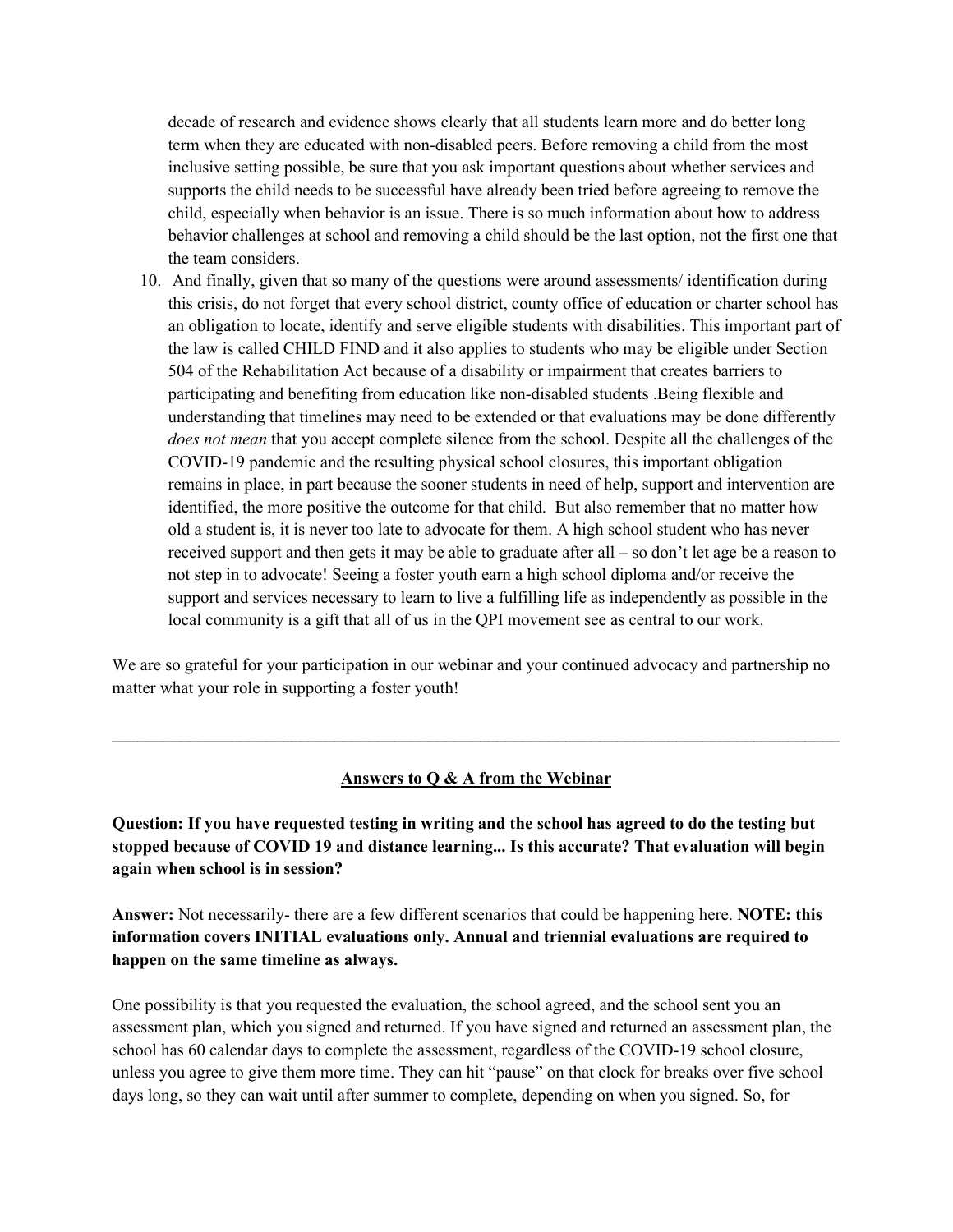instance, if you signed an agreement on May  $1<sup>st</sup>$ , 60 calendar days from then would be June  $30<sup>th</sup>$ . If school ends on May 30 and starts again in August, the school will have 30 days from the start of school to finish.

Schools are supposed to do whatever evaluations they can remotely, so they don't have to wait until school is open again. If their deadline for completion falls a few weeks after summer break, they could wait and schedule all of the testing for after break. If their deadline for completion falls prior to summer break, they are supposed to keep doing whatever testing they can in order to meet the deadline. Schools usually don't do testing over summer break, but they can if they want to—it doesn't matter exactly when they do the testing, as long as they meet their deadline.

Another possibility is that you requested an eval prior to school closure. If you did, the school was supposed to send you an assessment plan within 15 calendar days of your request. If the school closure happened in that 15-day period, the school got an extension on that timeline due to SB 117, and, as long as schools are closed, there is no specific time frame in which they must send you the assessment plan. The same applies if you requested an evaluation after school closure. Once schools open again, they will have to send you the assessment plan within 15 days.

But, schools are still supposed to respond to requests for evaluation "as expeditiously as possible" during school closure. So, you can still ask them to move forward.

The last possibility is that you requested an eval prior to school closure and the 15-day period would have been up before school closure. If you never received an assessment plan, the school is responsible for sending you an assessment plan as soon as possible. For example, if you requested an evaluation on February  $1<sup>st</sup>$ , the school was supposed to send you an assessment plan by February 16. There were no school closures at that point, so there was no reason that the school couldn't have sent you an evaluation in a timely manner.

#### **Can parents request an "initial" IEP at this time?**

See above question.

## **What am I able to do if my son's IEP has been "forgotten" all the assessments haven't happened and I've not received a reply from the assistant principal? He also gets (finally) 30 mins / times a week of teacher zoom?**

See above for information about initial evaluations.

If your son already had an IEP and was supposed to have additional assessments as part of his annual or triennial IEP, the school is not allowed to delay those because of COVID-19 (unless there is a specific kind of assessment that cannot be done remotely).

### **How can an IEP be obtained if a child attends a private school?**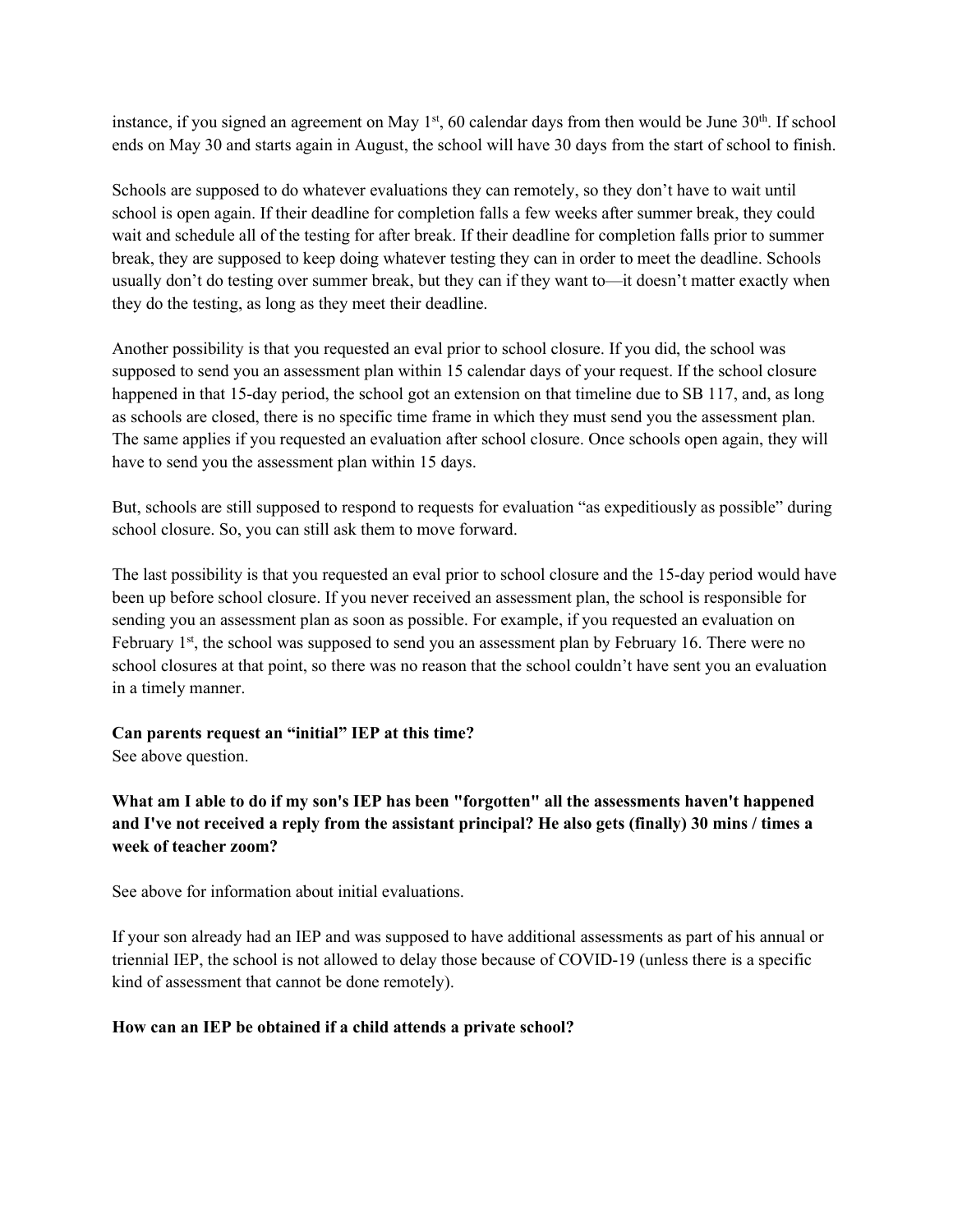Private schools are not required to provide students with IEPs. Only public schools are subject to the IDEA. If you are referring to a "non-public" school or a school that is affiliated with a group home or STRTP that your child has been placed at, those schools are subject to the IDEA.

# **We went through due process and agreed that my son was to get outside resources three times a week and it was happening before the school closure, but they said it won't continue until after school is back in session. Is that right or can I complain? Or what do I do?**

I don't know the specific terms of your due process settlement, but this seems like something that you could negotiate about. If your son's IEP says that he is supposed to get outside resources three times a week, the school should be discussing options for providing that service with you, not just unilaterally saying that it is impossible to provide. Schools are not excused from providing special education services during school closures. Make sure you keep a record of how many weeks of service he missed. If you had legal counsel for the due process hearing, you may want to contact them to ask about the specific terms of the settlement.

## **If you did sign that paper can you revoke it? I work with Spanish-speaking families that do not know what they are signing or influenced.**

It will depend on the situation and what, exactly they signed, and under what circumstances. I think that a lot of these documents that claim to waive all special education rights will not hold up well in court if they are challenged, but that requires going to court. I will note that if you are seeing systemic issues with this, that you can contact a civil legal aid provider in your area- there are many organizations that work to ensure that all students have access to education, and it may be easier to deal with this situation on a group/policy level rather than trying to get at it through every student's individual IEP.

As a general note, an IEP is a process. So if a parent signs something in September that they later realize they disagree with, they can call another IEP to talk about why what was agreed to in September isn't working. Signing a paper that says that your child is going to get 30 minutes of therapy a month does not mean that you aren't allowed to go back to the IEP team and ask for 30 minutes of therapy a week. Students' needs change over time. The annual IEP is a baseline measure—the IEP team HAS to meet at least once a year. But what is written in the annual IEP is not set in stone. If a school refuses to provide requested services, ask for the reason why in writing.

If the parent signed something about school placement in an alternative school, that might not have occurred through the IEP process- there are specific laws and processes that cover transfers to community, continuation, or alternative schools. Many school districts do not correctly follow these policies, and so there may be ways to challenge these placements if parents do not agree with them. Foster youth, homeless youth, and justice-involved youth have specific protections under the law that are meant to prevent them from being placed in non-traditional schools without consent.

#### **Is there information about Special Education in Spanish?**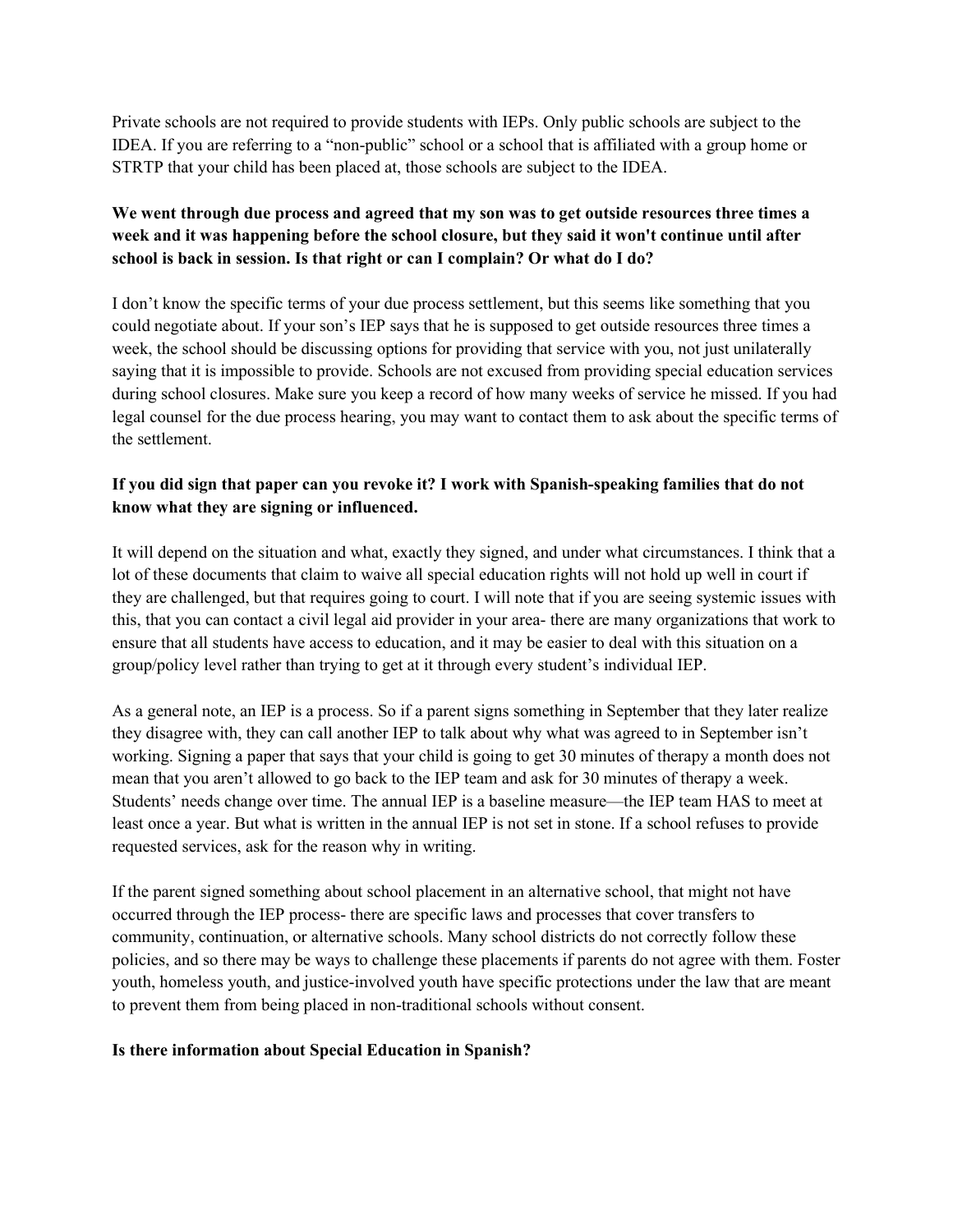Disability Rights California has information about a number of different disability-related issues, including special education, available in multiple languages. [https://www.disabilityrightsca.org/publications.](https://www.disabilityrightsca.org/publications)

Many Parent Information and Training Centers will have resources available in the most common languages spoken in their region. Here are some Spanish Language videos from Parents Helping Parents in San Jose. [https://www.php.com/es/videos-informativos-en-espanol/.](https://www.php.com/es/videos-informativos-en-espanol/)

The Pacer Center has many Spanish language resources available to download for free from their website. <https://www.pacer.org/publications/spanish.asp>

# **Can you call an IEP meeting during the summer months? Such as if a child moves districts due to a change in placement or if schools release plans for fall that aren't going to work for a child you care for who has special education needs.**

Yes, you can ask. The district is not required to hold the meeting during the summer, but it could agree to do so. There is an especially strong rationale for doing this for foster youth, given the educational instability experienced by this group. The main reason that a school might not want to do this during the summer is that they may not be able to provide all of the required IEP team members (for instance, the gen ed and special ed teacher may be unavailable due to summer break). As the child's education rights holder, you can waive the attendance of required IEP team members, which may or may not make sense depending on what issue you are hoping to discuss. If you do have a meeting without all of the required members (for instance, if you are trying to make sure that your child's day-1 most basic needs at their new placement are met), you will probably want to have another IEP meeting a month or two into the new placement to discuss how things are going with the teachers and professionals who are working with them on a daily basis.

# **In the eventuality that teaching resumes and social distancing is enforced and child has a behaviorist who needs to be stand by, or child can't wear a mask, what solutions do you foresee in these instances, which is the case for many students with IEPs?**

This is a hard question, and I do not have a definitive answer, because I think a lot depends on our evolving understanding of COVID-19 and how it is transmitted. For instance, I've heard that the primary purpose of wearing masks is to prevent yourself from transmitting to another person, not to protect yourself- if that's the case, maybe it is not as worrisome that a child cannot wear a mask as long as the folks around them are. Public health officials and schools are going to have to work together to come up with good protocols and work with families to help them evaluate their options. I think it's fair to say that there is probably not going to be a zero-risk option for going back to school for a while—as a society, we're still trying to figure out what the risk is, what we can do to mitigate it, how comfortable we are with the risk, and how that risk compares to other risks that we do take regularly.

Students who are medically fragile have always had and will continue to have the ability to request home instruction. Guidance here[:](https://sites.ed.gov/idea/files/qa-covid-19-03-12-2020.pdf) [https://sites.ed.gov/idea/files/qa-covid-19-03-12-2020.pdf.](https://sites.ed.gov/idea/files/qa-covid-19-03-12-2020.pdf) So, we may see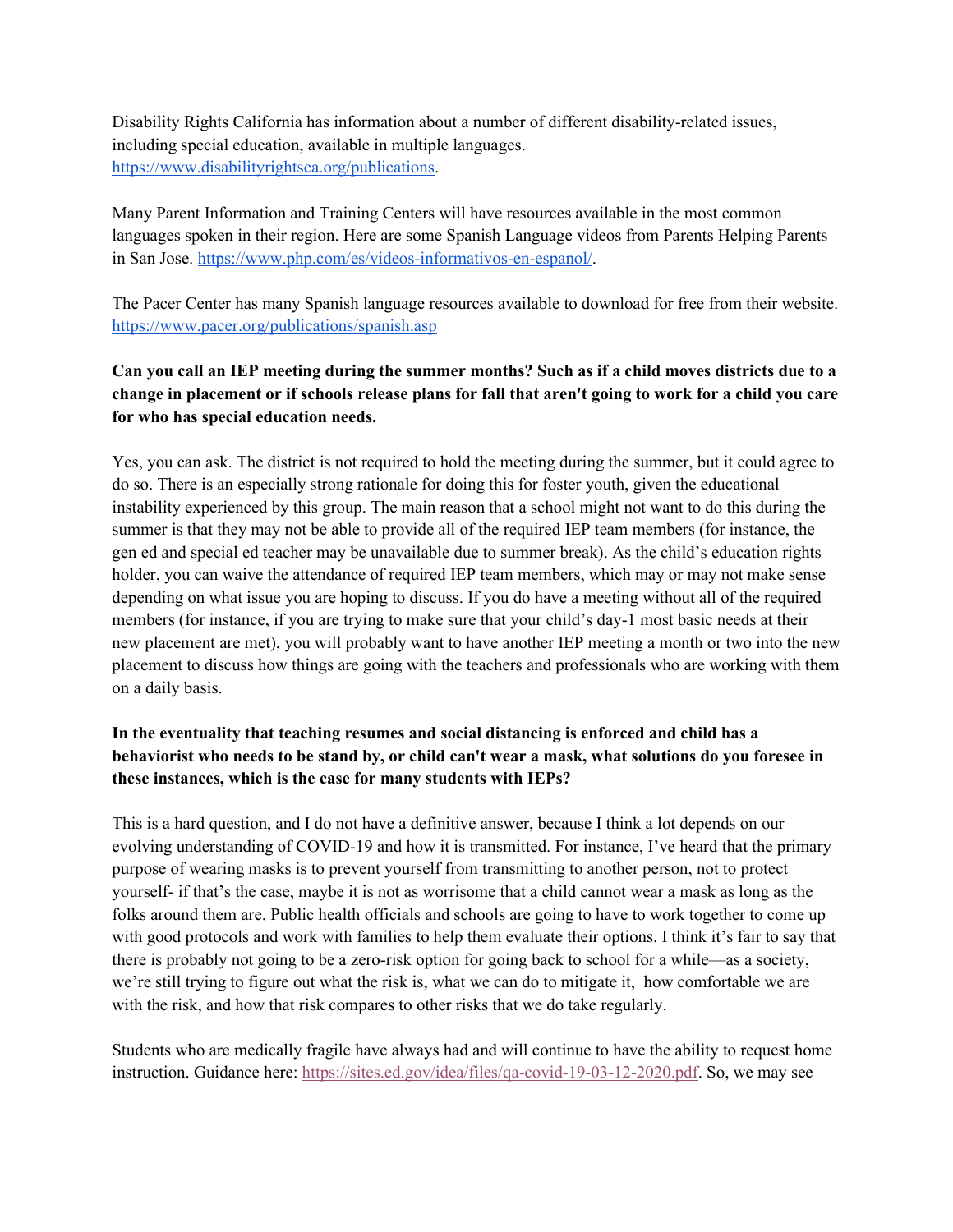instances in which certain youth continue distance learning because they are at particular risk of infection. If the family is comfortable, they could have an instructor come to the house.

Schools are also in the midst of redesigning themselves to mitigate risk- we might expect different classroom lay-outs, use of outdoor space, or physical barriers that are put in place to minimize contact between students. It's going to be hard for a parent to evaluate how they feel about that until they see it. For youth who do need that one-on-one aide, is the parent comfortable as long as that's the only person who is getting close to their youth? What does the parent need to be comfortable with that- masking? Disinfection protocols? Assurances that the aide is also maintaining distance at work.

Is there a way for families who are caring for high-need/medically fragile youth to work together with the school and public health officials to share concerns/come up with strategies that work for everyone (for instance, maybe it's better to use a separate wing of the school for youth who are particularly vulnerable, or to let them arrive earlier/later than other children so they don't interact?). At the same time, one of the key benefits of school for a lot of youth who are high-need or medically fragile is interaction with sameage peers, so maybe cordoning them off is not a good idea, or we need to think of new ways to ensure that these youth are integrated with peers (can this happen via video? Through a glass/plastic barrier?).

I've answered your question with a lot more questions, but hopefully this helps you think through some of the possible strategies for keeping your student safe!

## **If a child has primarily mental health issues and difficulty interacting with others, this would be more difficult to assess remotely? How can this be done without delaying the 60-day timeline?**

There might be mental health issues that are difficult to evaluate remotely. I'm not a mental health professional, so I can't say for certain which tests can be done remotely and which cannot. I also think that it would depend on what the child's specific needs are. One of the most common tests that is given to evaluate possible depression or anxiety is the BASC-3, which is a questionnaire that can be given remotely (and often is). Also, evaluators often use information that is not generated by administering a test to a student, like talking to their teachers, families, and providers, or looking at their educational history—this information should still be available.

Here is some general information about evaluating mental health/behavior issues under the IDEA that you might find helpful in thinking about this question.

● Eligibility under the IDEA is not the same as a medical diagnosis. There are some categories of eligibility that may require a specific diagnosis, for instance Autism, but others like "Emotional Disturbance" do not require that a youth be diagnosed with clinical depression vs bipolar vs PTSD. This is important, because the process of diagnosing a person, particularly a youth or child, with a mental health condition often takes more than 60 days, because clinicians may need to observe someone over time, and mental health is complicated! If a youth does have a medical diagnosis, you may want to share that information with the IEP team, if the youth is comfortable with you sharing (you may want to double check how much information you are sharing when you share medical records- for instance, it may be good for the IEP team to know that your youth has PTSD, but they may not need to know the details of the experience that caused it)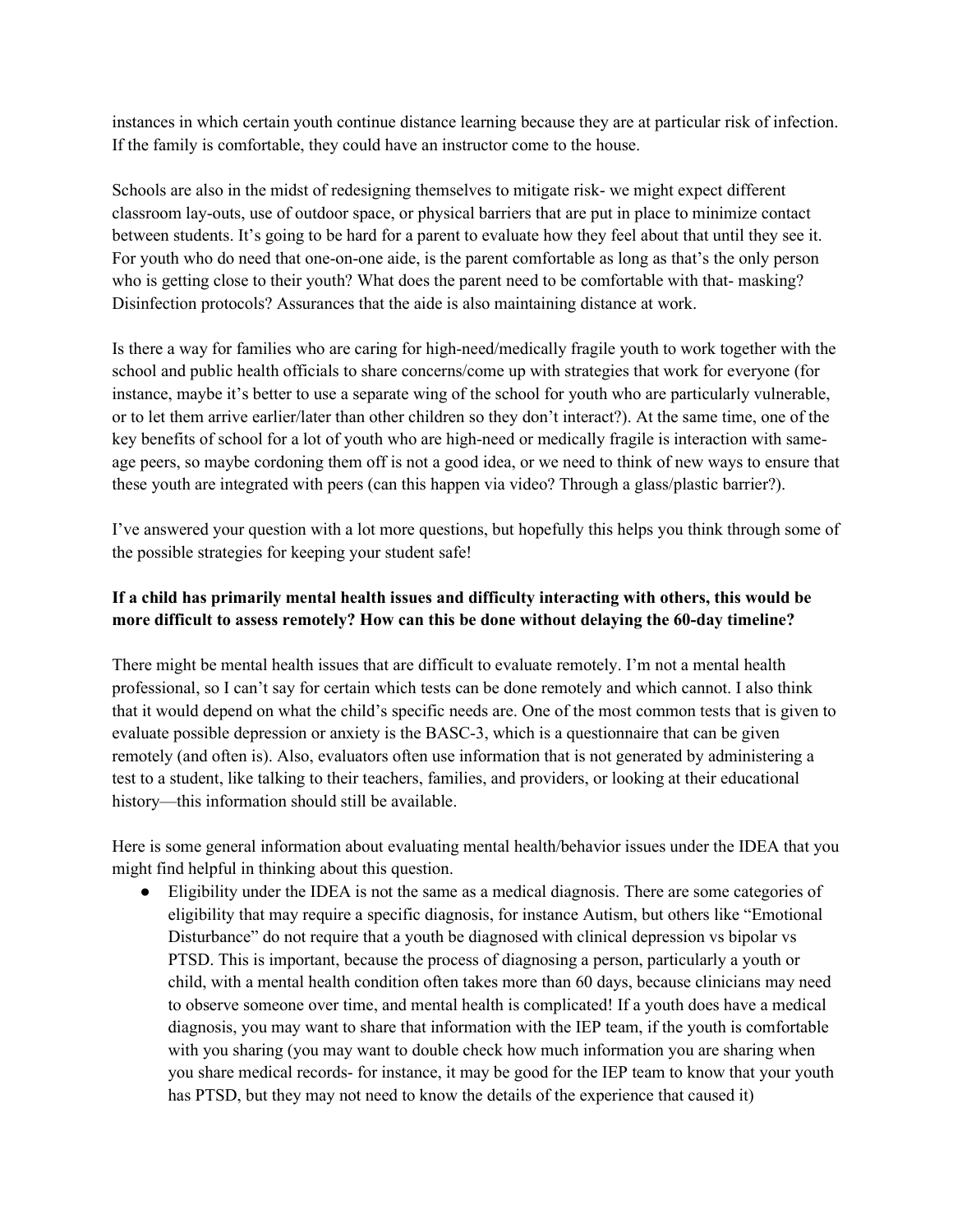- For the IDEA, an evaluator needs to identify that there is an issue, that the issue is significantly impacting the student's ability to engage in school, and that the student needs support. Depending on the student, this may not require a lot of in-depth testing to determine *eligibility* (i.e. is there an issue that is affecting learning?). What the evaluator may have a harder time doing remotely is recommending specific strategies to address the need, but that could be addressed once a youth is back in school. You could still qualify a student for special education without having a full picture of all of the support that the school should offer (but make sure to ask for that part of the evaluation to be completed once the student is back in school!)
- Evaluations start broad, and then focus in on the specific areas that evaluators think are most important. Oftentimes, it turns out that a youth who has been referred for behavior issues has something else going on, like an intellectual or learning disability, which is contributing to or causing the behavior issues.
- There are 13 categories of eligibility under the IDEA, and students are often eligible under multiple categories. In the above scenario, say, the child has a learning disability but also definitely needs a behavior evaluation, maybe a Behavior Improvement Plan (BIP). Those evaluations do often include some amount of classroom observation, which is hard to do at the moment. The behaviorist may have some things they can do now, like attend a Zoom class, or collect interview data from parents and teachers, which they can use to make some recommendations now, but isn't a full evaluation. The school can go ahead and implement an IEP for that student based on their eligibility as a student with a learning disability; when the behavior evaluation is complete, after school opens, the school and parent can convene an IEP to discuss if the youth also has eligibility under another category, or if there are any additional needs/supports that the youth needs.
- REMEMBER: the eligibility category that a student is qualified under does not determine the student's services. A student whose primary eligibility category is learning disability can also get mental health support through an IEP, if the team agrees that it is necessary. Some schools mistakenly think that a student can only get mental health/behavior support if the student is categorized as having an "Emotional Disturbance," but that's not true.

# **Is the school responsible for providing home visits to Special Ed students who are refusing to do school assignments at home? Some parents report that they feel helpless and more stressed because their kids get out of control every time they are having Zoom classes or meetings.**

The school is not required to do home visits for all special education students, but you could request them informally or in an IEP, depending on the student's needs. Students who had behavorial aides or one-onone instruction are more likely to qualify for this sort of support, because it was already deemed necessary for the student's learning prior to COVID-19.

There are a lot of reasons that students might act up during their online classes- it could be that they are overwhelmed with excitement at seeing their peers, it could be that they find it stressful to be on camera, it could be that the sights and sounds are overwhelming—it is worth raising this concern with the teacher and seeing if you can come up with an alternative strategy for learning. Does the student have problems when it's just one-on-one with the teacher? Does the student have an easier time watching the video of the lesson with captions after-the-fact? Does the student need sensory breaks? Would the student benefit from